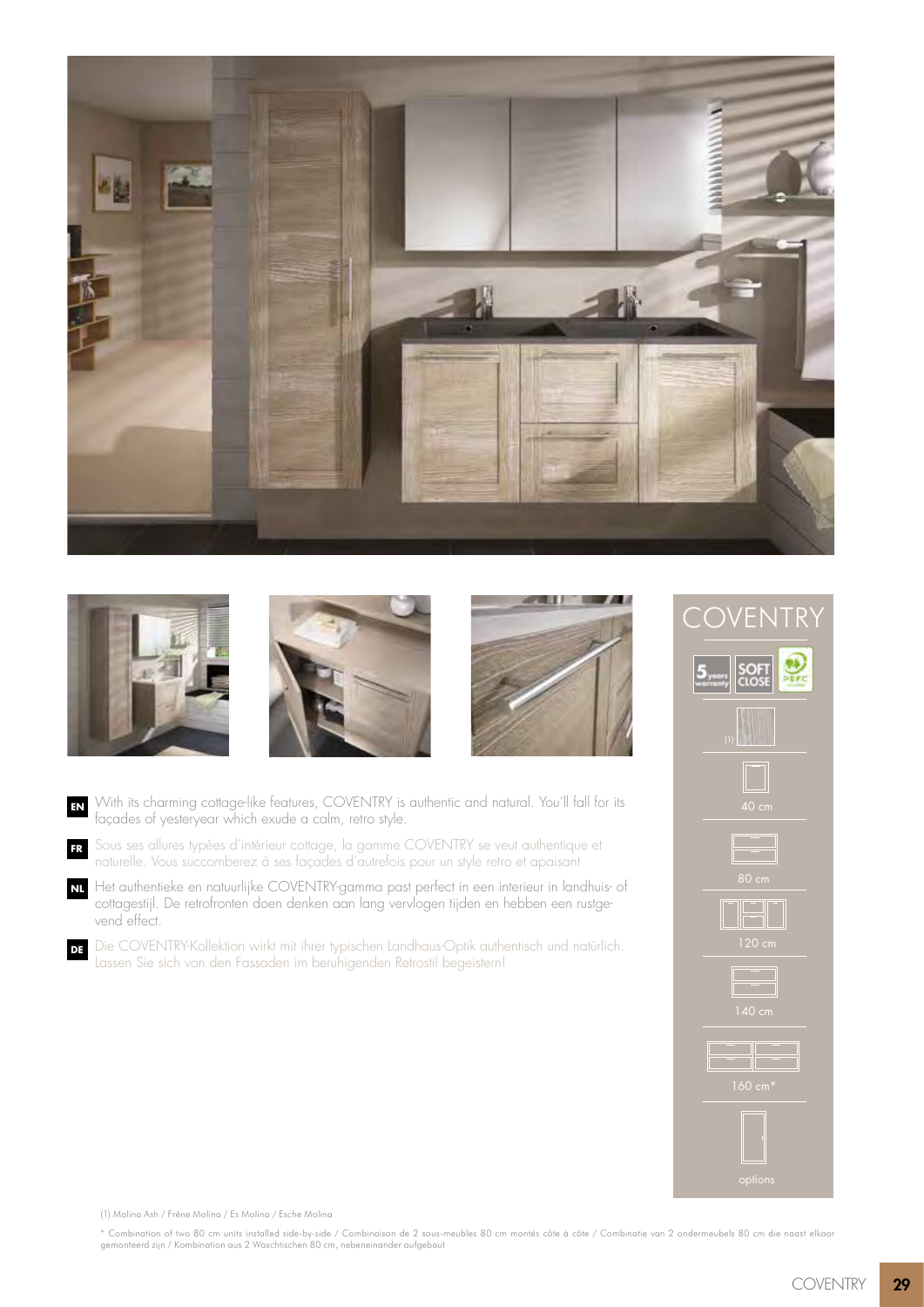

# **COVENTRY**

#### **40 x 59,8 x 22 cm**

Washbasin cabinet 40 cm - Wall unit delivered assembled - 1 door with reversible hinges - Soft close - 1 removable non-repositionable wooden shelf

Lave-mains 40 cm - Meuble à suspendre livré monté - 1 porte charnières réversibles - Fermeture progressive - 1 étagère en bois amovible non repositionnable

Fonteinmeubel 40 cm - Meubel om op te hangen gemonteerd geleverd - 1 deur - Scharnieren omkeerbaar - Soft Close - 1 houten uitneembare legplank. Niet verplaatsbaar

Waschbeckenschrank 40 cm - Montiert geliefertes Hängemöbelstück - 1 Tür mit umkehrbaren Scharnieren - schrittweise Schließung - 1 nicht verschiebbares abnehmbares Holzregal

208668

208666

**40 x 70 x 3,2 cm**

nische werkruimte 4,3 cm

ches Vakuum 4,3 cm

Wooden frame 40 cm - 4.3 cm plenum Miroir cadre bois 40 cm - vide technique

Spiegel met houten kader 40 cm - Tech-

Spiegel mit Holzrahmen 40 cm - technis-

**COVENTRY** 

4,3 cm



# **COVENTRY**

#### **80 x 59,8 x 46 cm**

Vanity unit 80 cm - Wall cabinet delivered assembled - 2 double-sided metal drawers - Soft close - Single space for siphon installation

Meuble sous-plan 80 cm - Meuble à suspendre livré monté - 2 tiroirs double paroi métal - Fermeture progressive - Simple passage siphon

Wastafelonderbouw 80 cm - Meubel om op te hangen gemonteerd geleverd - 2 lades dubbele metalen wand - Soft Close - Enkele sifon-uitsparing

Waschbeckenunterschrank 80 cm - Montiert geliefertes Hängemöbelstück - 2 doppelwandige Metallschubladen - schrittweise Schließung - einfacher Siphonkanal

#### 202744



## **80 x 65 x 18 cm**

Bathroom cabinet 80 cm - 2-door cupboard mirror - Soft close - 2 removable and non-repositionable glass shelves - Socket - Switch - Class 2 IP44 - Inst. Outside the zone

Armoire de toilette 80 cm - Armoire 2 portes miroir - Fermeture progressive - 2 étagères en verre amovibles non repositionnables - Prise - Interrupteur - Classe 2 IP44 - Inst. Vol hors volume

Toiletkast 80 cm - Toiletkast 2 deuren spiegel - Soft Close - Stopcontact Schakelaar - Klasse 2 IP44 - Installatie buiten volume

WC-Schrank 80 cm - Schrank mit 2 Spiegeltüren - schrittweise Schließung - 2 nicht verschiebbare abnehmbare Regale aus Glas - Steckdose - Schalter - Klasse 2 IP44 - Inst. außerhalb des Volumens

UTE: 202749 / VDE:203298





# **COVENTRY**

### **80 x 80 x 3,2 cm**

Wooden frame 80 cm - 4.3 cm plenum Miroir cadre bois 80 cm - vide technique 4,3 cm

Spiegel met houten kader 80 cm - Technische werkruimte 4,3 cm

Spiegel mit Holzrahmen 80 cm - technisches Vakuum 4,3 cm

**COVENTRY** 

40

# **80,2 x 2 x 46,2 cm**

Laminate countertop 80 cm - Material: Laminate - for free-standing wash basin

Plan stratifié 80 cm - Stratifié - Pour vasque à poser

Gemelamineerd wastafelblad 80 cm voor opbouwwaskommen - Laminaat - Voor opbouwwaskommen

Laminat-Platte 80 cm - Material: Laminat - Für Aufsatzbecken